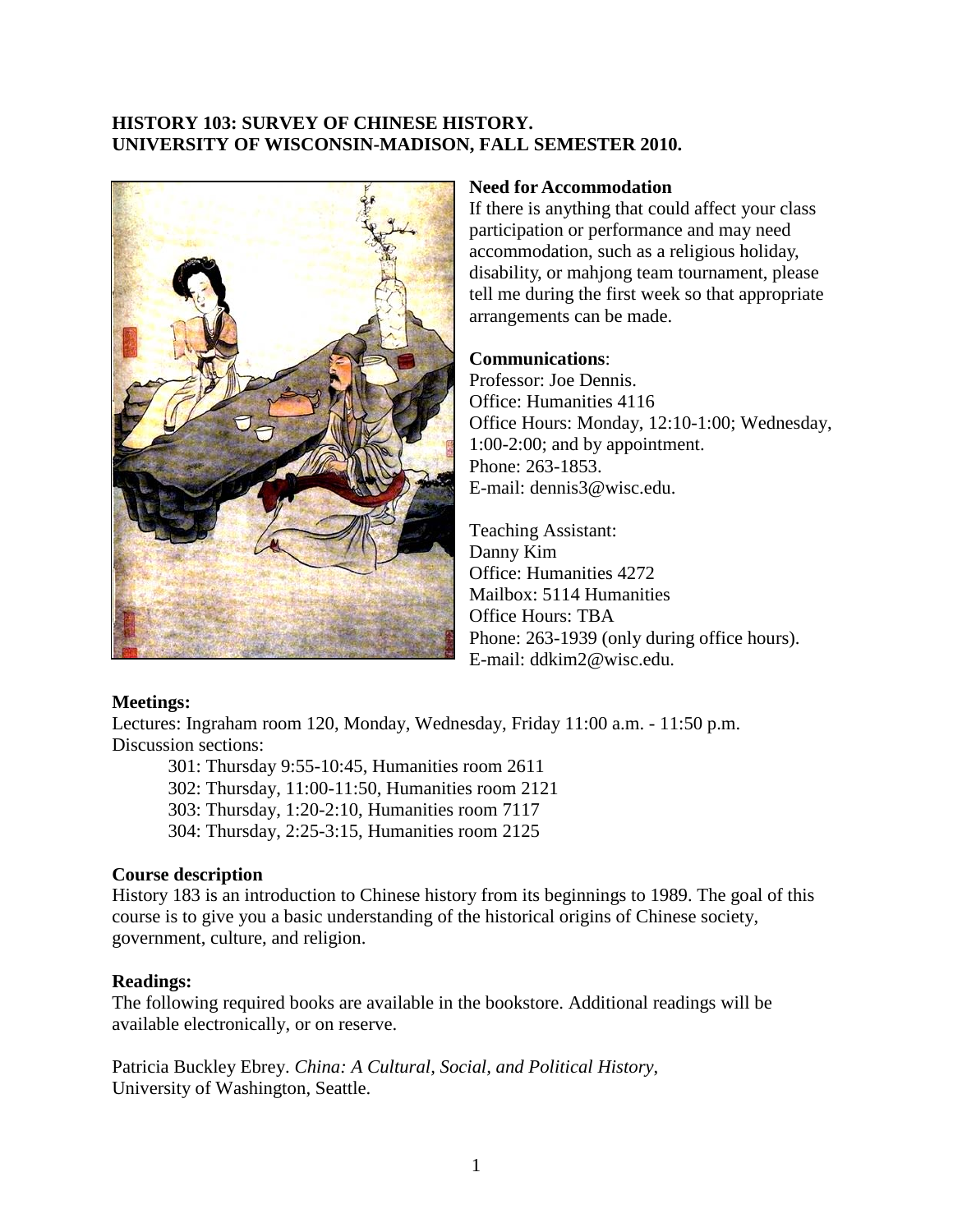[Confucius,](http://www.amazon.com/exec/obidos/search-handle-url/105-9184518-1134843?%5Fencoding=UTF8&search-type=ss&index=books&field-author=Confucius) [D. C. Lau](http://www.amazon.com/exec/obidos/search-handle-url/105-9184518-1134843?%5Fencoding=UTF8&search-type=ss&index=books&field-author=D.%20C.%20Lau) (translator). *The Analects*. Penguin Classics (1998).

[Waley,](http://www.amazon.com/exec/obidos/search-handle-url/105-9184518-1134843?%5Fencoding=UTF8&search-type=ss&index=books&field-author=Arthur%20Waley) Arthur. *Three Ways of Thought in Ancient China*. Stanford University Press.

Feng, Meng-lung. Birch, Cyril (translator). *Stories from a Ming Collection*. Grove Press.

Liang Heng and Judith Shapiro. *Son of the Revolution.*

#### **Schedule:**

Classes will combine lecture, discussion, and other activities. Please complete the assigned readings before coming to class as they will be the basis of our discussions. The schedule may be adjusted as the semester progresses. Abbreviations: ANL=*Analects*, CHN= *China: A Cultural, Social, and Political History*, SMC=*Stories from a Ming Collection*, 3W= *Three Ways of Thought in Ancient China*, SOR=*Son of the Revolution*.

| R Sep 2                | Section: Introductions, class information.                                              |
|------------------------|-----------------------------------------------------------------------------------------|
| F Sep 3                | Opening day of lecture business. Hand out Map Quiz preparation. Discuss how to          |
|                        | take notes and do well in a history class.                                              |
| M Sep 6                | <b>LABOR DAY, NO CLASS.</b>                                                             |
| W Sep 8                | Lecture: Regional Geography. CHN preface.                                               |
| R Sep 9                | Discussion Section: Map quiz. Sign up to lead discussion.                               |
| $F$ Sep 10             | Lecture: Origins of Chinese Civilization. CHN pp. 1-7.                                  |
| M Sep 13               | Hand out debate assignment. Lecture: The Early Chinese states: Shang and                |
|                        | Western Zhou. CHN pp. 8-22.                                                             |
| W Sep 15               | Lecture: Eastern Zhou and Confucianism. CHN pp. 23-40.                                  |
| $R$ Sep 16             | Discuss: 3W preface and pp. 83-147.                                                     |
| $F$ Sep 17             | Video                                                                                   |
| M Sep 20               | Discuss: The Analects (be sure to bring your book to class), introduction, books I-     |
|                        | II (all); III.4-8, 22, 26; IV; V.12, 15, 19, 23; VI.1, 4, 11, 16, 18, 22, 23; VII.1, 2, |
|                        | 6, 8, 10, 14, 20-22, 27-8, 36; VIII.2, 12; IX.4, 12, 18, 23-5, 27; X.1, 8; XI.12, 26;   |
|                        | XII.2, 11, 13, 19; XIII.3, 11, 15, 18, XVI.7; Appendix 1.                               |
| W Sep 22               | Lecture: Daoism.                                                                        |
| R Sep 23               | Discuss 3W pp. 3-79.                                                                    |
| F Sep 24               | Lecture: Legalism.                                                                      |
| M Sep 27               | Discuss 3W pp. 151-196.                                                                 |
| W Sep 29               | Prepare for October 4 debate (in class).                                                |
| R Sep 30               | Prepare for October 4 debate (in class).                                                |
| F Oct 1                | NO CLASS – meet with debate group as needed.                                            |
| M Oct 4                | In-class debate. Debate write-up due.                                                   |
| W Oct 6                | Lecture: China's first unification: Qin and Han. Hand out Buddhism field trip           |
|                        | assignment.                                                                             |
| R Oct 7                | Discuss CHN pp. 41-62, and Qin/Han documents (Learn@UW)                                 |
| F Oct 8                | Lecture: The period of disunion and the coming of Buddhism. CHN pp. 63-85.              |
| $M \Omega_{\alpha+11}$ | Lootum $Chino's$ second unification $CIM$ and $QC$ 107                                  |

M Oct 11 Lecture: China's second unification. CHN pp. 86-107.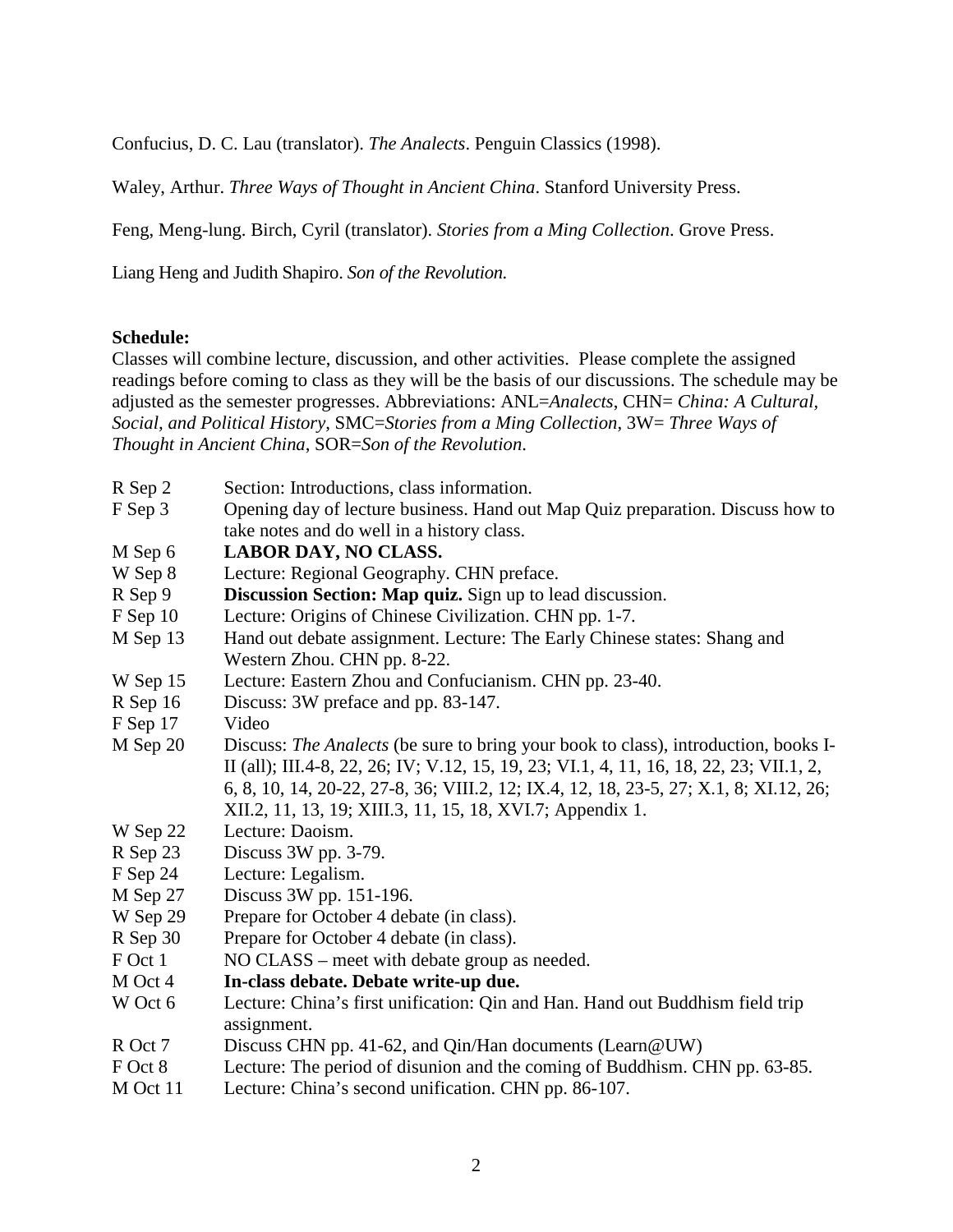- W Oct 13 Chazen Museum trip.
- R Oct 14 Discuss Buddhism readings (Learn@UW).
- F Oct 15 Video on the Silk Road. CHN pp. 109-112.
- M Oct 18 Buddhism field trip report due. Group presentations.
- W Oct 20 Discussion of Tang documents (Learn@UW).
- R Oct 21 Catch up and review day.
- F Oct 22 First exam.
- M Oct 25 Lecture: Song China. Hand out final paper assignment.
- W Oct 27 Lecture: Song China (continued).
- R Oct 28 Discuss: CHN pp. 113-135.
- F Oct 29 Lecture: The Mongols and Yuan Dynasty.
- M Nov 1 Discuss: Yuan documents (Learn@UW) and CHN 136-157.
- W Nov 3 Lecture: Ming China. Hand out SMC assignment.
- R Nov 4 Discuss: CHN pp. 158-178.
- F Nov 5 Video: *1421: The Year China Discovered America*.
- M Nov 8 Lecture: Late Ming China.
- W Nov 10 SMC assignment due. Discuss SMC 7-96. Discuss SMC 129-98.
- R Nov 11 Catch up and digest day.
- F Nov 12 Lecture: Contact with Europe. CHN 179-183.
- M Nov 15 Discuss: Sucheta Mazumdar, "The impact of New World food crops on the diet and economy of China and India, 1600-1900" (Learn@UW).
- W Nov 17 Lecture: Qing China. CHN pp.184-200.
- R Nov 18 Discuss: Hevia, James. "A Multitude of Lords: Qing Court Ritual and the Macartney Embassy of 1793" (Learn@UW).
- F Nov 19 Lecture: Qing (continued), CHN pp. 202-232.
- M Nov 22 Lecture: Republican China, CHN 233-249.
- W Nov 24 History skills day.
- R Nov 25 NO CLASS THANKSGIVING
- F Nov 26 NO CLASS THANKSGIVING BREAK
- M Nov 29 Lecture: War and Revolution, CHN 250-277.
- W Dec 1 Lecture: China in the 1950s and 60s, CHN 278-296.
- R Dec 2 Discuss: *Son of the Revolution*.
- F Dec 3 Lecture: Cultural Revolution.
- M Dec 6 Lecture: China Opening and Reform.
- W Dec 8 Catch up and review day.
- R Dec 9 Final paper drafts due. Bring three copies to class, two for peer review and one for the Mr. Kim.
- F Dec 10 Second exam.
- M Dec 13 Oral presentations on final papers (1 minute each) (first group).
- W Dec 15 Final papers due. Oral presentations, second group.

# **There is no final examination.**

# Quizzes:

"The Master said: To learn and at due times to repeat what one has learnt, is that not after all a pleasure?" *The Analects of Confucius*, Waley translation, Book I, 1.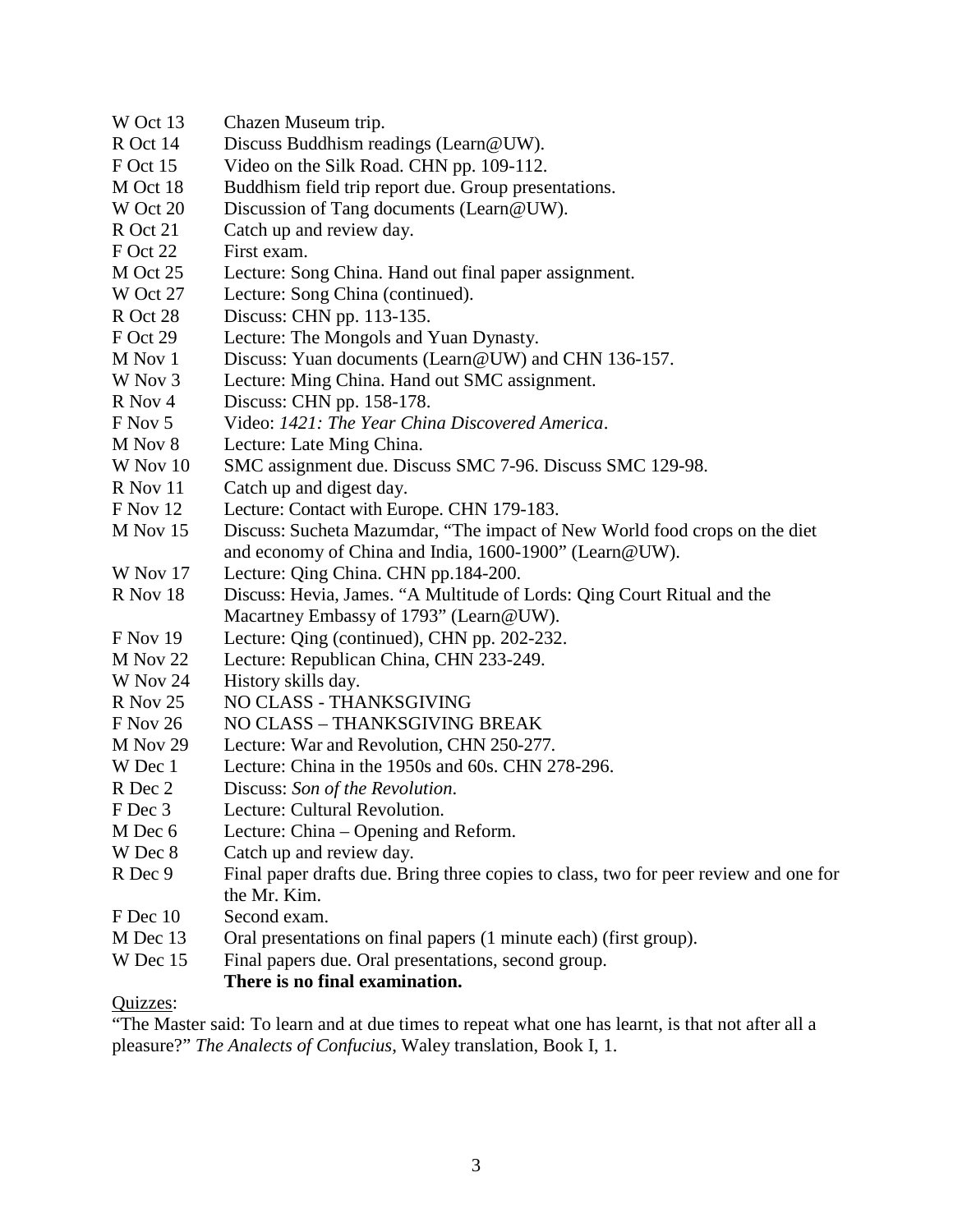We will have short quizzes whenever I am so inclined (usually when I sense people are not engaging the readings before class). They may be unannounced and cover the assigned readings and lecture material. So keep up and be prepared! Quizzes cannot be made up and are part of your participation grade.

| Grades:                               |     |
|---------------------------------------|-----|
| <b>Class Participation/Discussion</b> | 25% |
| Map Quiz                              | 5%  |
| Debate Assignment                     | 10% |
| Buddhism Field Trip and Report        | 8%  |
| SMC assignment                        | 7%  |
| First exam                            | 15% |
| Second exam (not cumulative)          | 15% |
| Paper 4-6 pages                       | 15% |

Please note that participation counts more than anything else. "Participation" means you are prepared, alert, and involved in discussions. This means that when you come to class you must have already read the assignment, thought about it, and noted highlights of what was said and what was not said. You will have the opportunity to lead discussion of readings during the semester and will be graded on this. Mr. Kim and I will decide the participation grade mainly on our impression of your overall contribution to discussion and class exercises.

We take attendance. If you are not physically or mentally present, you are not participating. That will hurt your grade. If you must be absent, call or e-mail us in advance. Keep us apprised of anything that could significantly impair your studies. Because everyone has other things to do, gets sick, has an out-of-town sporting event, or just needs a day off, you may miss three regular classes without penalty. After that, it affects your grade. If you miss one-quarter of the classes or more, you will fail the course. You may not miss on an exam day, or on a day in which you are scheduled to lead discussion or make a presentation, unless you get prior approval.

I apply imperial Chinese theories of social control to grading. My framework recognizes both the coercive power of the law and the encouraging power of moral example. Poor grades may result from either transgressions or nescience.<sup>[1](#page-3-0)</sup> Transgressions, such as failure to read an assignment, failure to carefully revise papers before turning them in, lazy thinking, etc., are dealt with using Legalist principles, "if the lord above severely punishes and rewards lightly, then it expresses that the ruler loves the people... By punishments eliminate punishments."<sup>[2](#page-3-1)</sup>

Nescience, however, is students' natural state at the beginning of each course. It shall be approached with encouragement, assistance, and compassion (unless caused by transgressions). "We can master things we originally did not understand. We not only are capable of destroying the old world, we also can create a new world." Chairman Mao, 1949.

#### Paper Format:

The final paper and draft must be submitted in the following formats unless an alternate arrangement is made with the professor in advance. 1. Two electronic copies (send to dennis3@ wisc.edu, and ddkim2@wisc.edu). 2. One paper copy to Mr. Kim. Please use 8.5 x 11 inch paper

<span id="page-3-0"></span><sup>&</sup>lt;sup>1</sup> You will come across many new terms during this course. Grandma gave you that dictionary for a reason. When the term is not in your dictionary, which occurs often, check a bigger dictionary, such as OED, or ask me.

<span id="page-3-1"></span><sup>2</sup> Shang-chün shu chieh-ku ting-pen, Chu Shih-ch'e, 1966.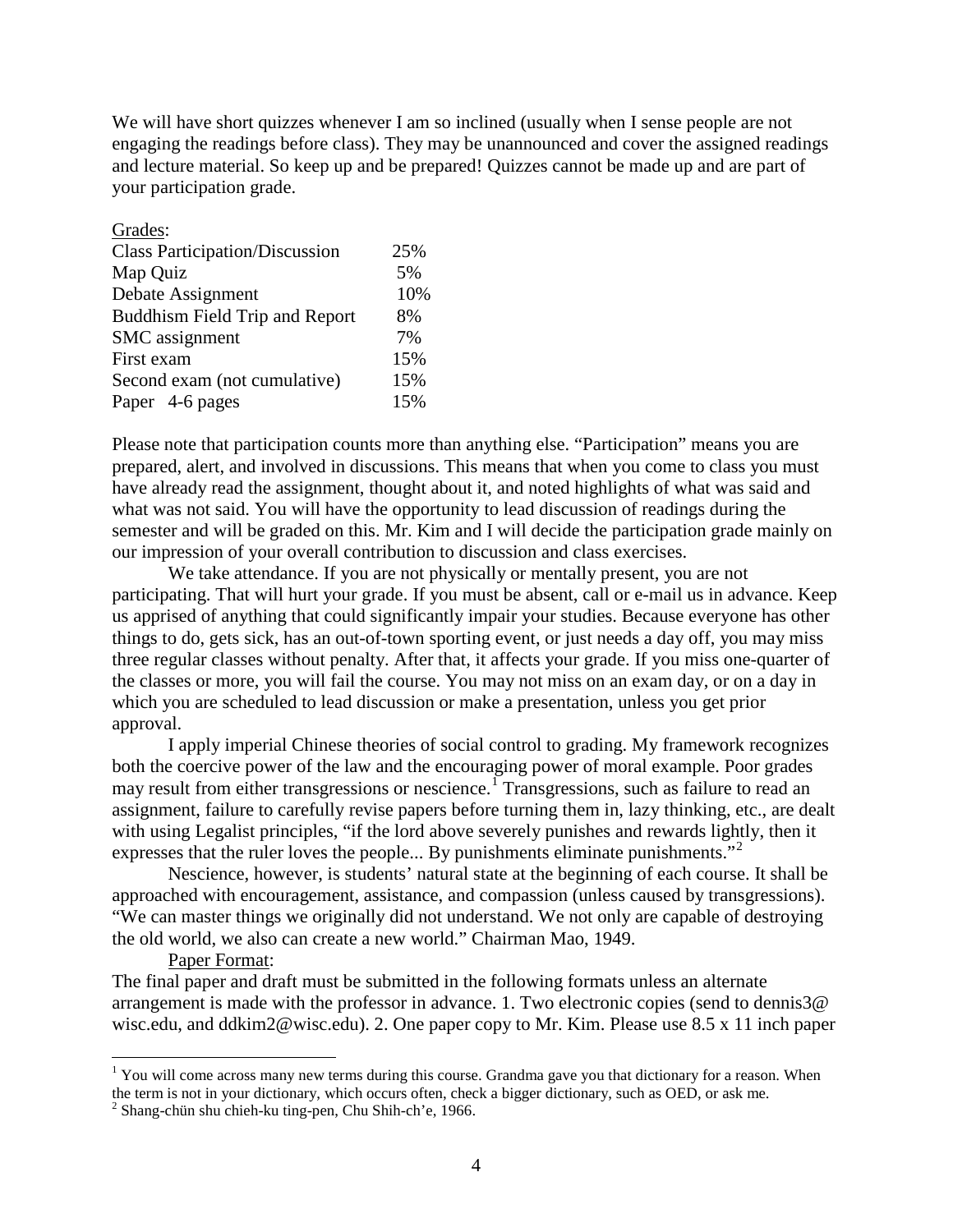with one-inch margins, 12 point font, and double spacing, except in quotations, title, and footnotes.

The above format rule is not designed to stifle creativity, it simply provides uniformity that is useful to me in reading and grading your papers. You may of course, where desired or necessary, incorporate graphics, video, sound, performance art, etc. If you want to do something other than mere writing, talk to me in advance so we can determine requirements.

# ⇓ ⇓ ⇓ ⇓ ⇓ ⇓ ⇓ ⇓ ⇓ ⇓ ⇓ ⇓ ⇓ ⇓ ⇓ ⇓ ⇓ ⇓ ⇓ ⇓ ⇓ ⇓ ⇓ ⇓ ⇓ ⇓ ⇓ ⇓ ⇓ ⇓ ⇓ ⇓ ⇓ ⇓ ⇓ ⇓ ⇓ ⇓ ⇓ ⇓ ⇓ ⇓ ⇓ ⇓

"When the Great Tao is lost sight of they try to compensate by being clever. This only breeds hypocrisy and sleight-of-hand."<sup>[3](#page-4-0)</sup>

Wherever I have specified the length of a paper, you are not to exceed the upper limit. For example, if the assigned length is four to six pages, you are not to write beyond six pages. A lean six beats a flabby eight. Learn proper editing or you will be sentenced to life exile in a malarial region. If you write seven pages, we will simply cross off the last page, tell you that your paper stopped in mid-sentence and lacked a conclusion. Such papers never score well. Do not fudge the margins, change fonts, etc., to get your paper within the limits; that too will lower your grade (having read thousands student papers it is easy to spot). Just revise it one more time, tighten up flabby phrasing, and cut useless and redundant statements. Editing is an important skill.

# ⇑ ⇑ ⇑ ⇑ ⇑ ⇑ ⇑ ⇑ ⇑ ⇑ ⇑ ⇑ ⇑ ⇑ ⇑ ⇑ ⇑ ⇑ ⇑ ⇑ ⇑ ⇑ ⇑ ⇑ ⇑ ⇑ ⇑ ⇑ ⇑ ⇑ ⇑ ⇑ ⇑ ⇑ ⇑ ⇑ ⇑ ⇑ ⇑ ⇑ ⇑ ⇑ ⇑ ⇑ ⇑ ⇑

# Plagiarism:

# Question: What's the policy?

Answer: "The proverb says: Don't insult a friend's wife or bully his concubine. You've done both you impudent ape! Come here and let me have a whack at you!" - Ox Demon King to Monkey (Sun Wukong) in *Journey to the West*. Think of your assignments as your teacher's beloved.

### Question: What is plagiarism?

Answer: Review the policy or ask me before submitting your paper. If you ask me in advance whether you can present material in a certain way, it is harmonious education. If you just present another's work without attribution, hoping you will not get caught, it will also be educational, however, the lesson learned will be that, indeed, the lot of sentient beings is to suffer.

# Question: What will happen to me if I plagiarize?

Answer: *Ling chi* 凌遲, or "death by slicing," a Chinese and Mongol punishment for heinous crimes in imperial times. In contrast to simple decapitation, *ling chi* extended the suffering and forced the condemned person to dishonor their parents by defiling their body. In addition, the University will take action, such as expelling your remnant parts.

<span id="page-4-0"></span> <sup>3</sup> *Tao Te Ching,* article eighteen, Kwok, Palmer, Ramsay translation, 1993.